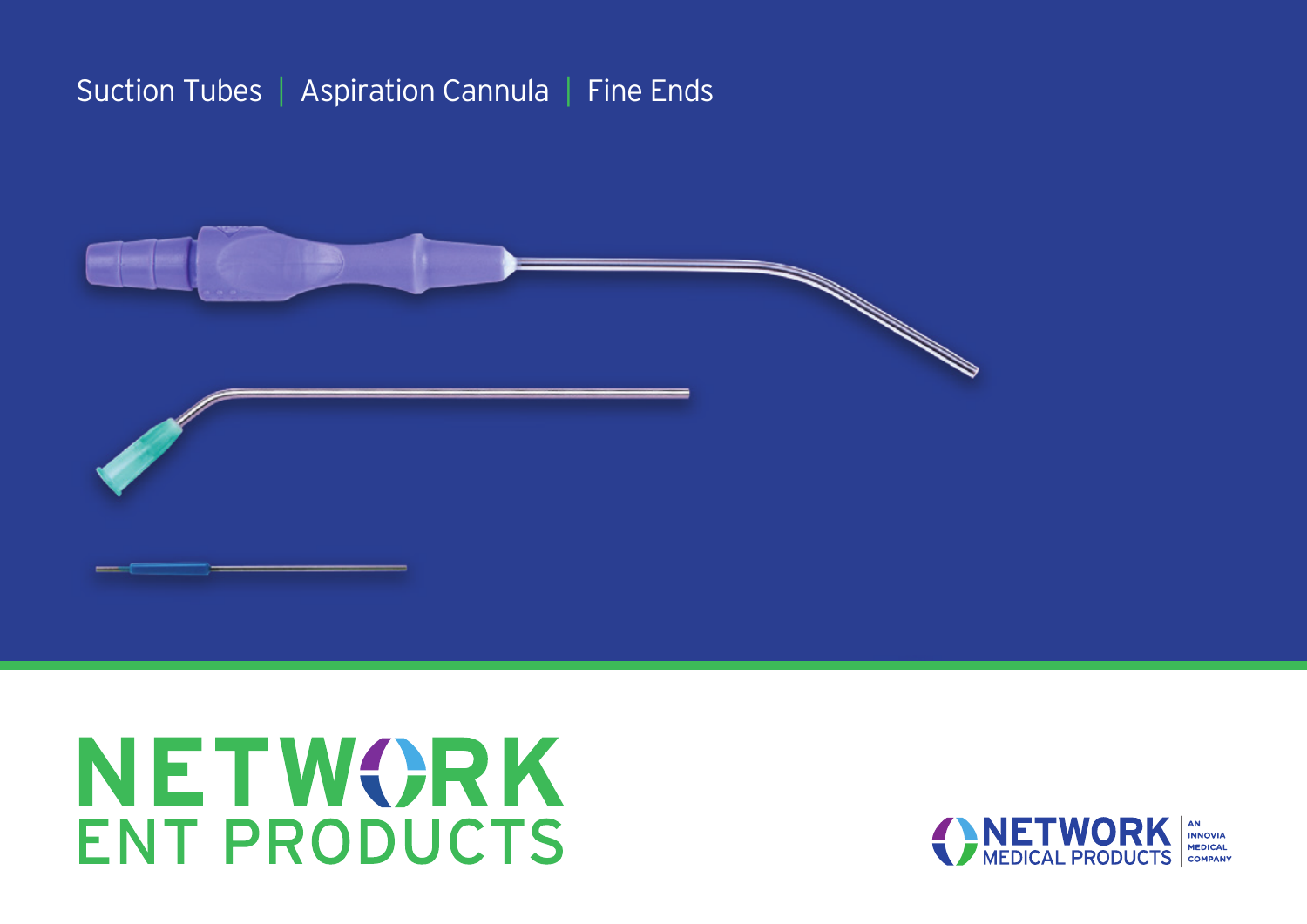#### Sterile Single Use | Continuous Radius | Ergonomic Handle | UK Manufactured

 $\overline{1}$ 

For more information email **[info@networkmedical.co.uk](mailto:info%40networkmedical.co.uk?subject=ENT%20Suction%20Tubes%20Brochure)** or visit **[www.networkmedical.co.uk](http://www.networkmedical.co.uk)** For more information email **[info@networkmedical.co.uk](mailto:info%40networkmedical.co.uk?subject=ENT%20Suction%20Tubes%20Brochure)** or visit **[www.networkmedical.co.uk](http://www.networkmedical.co.uk)**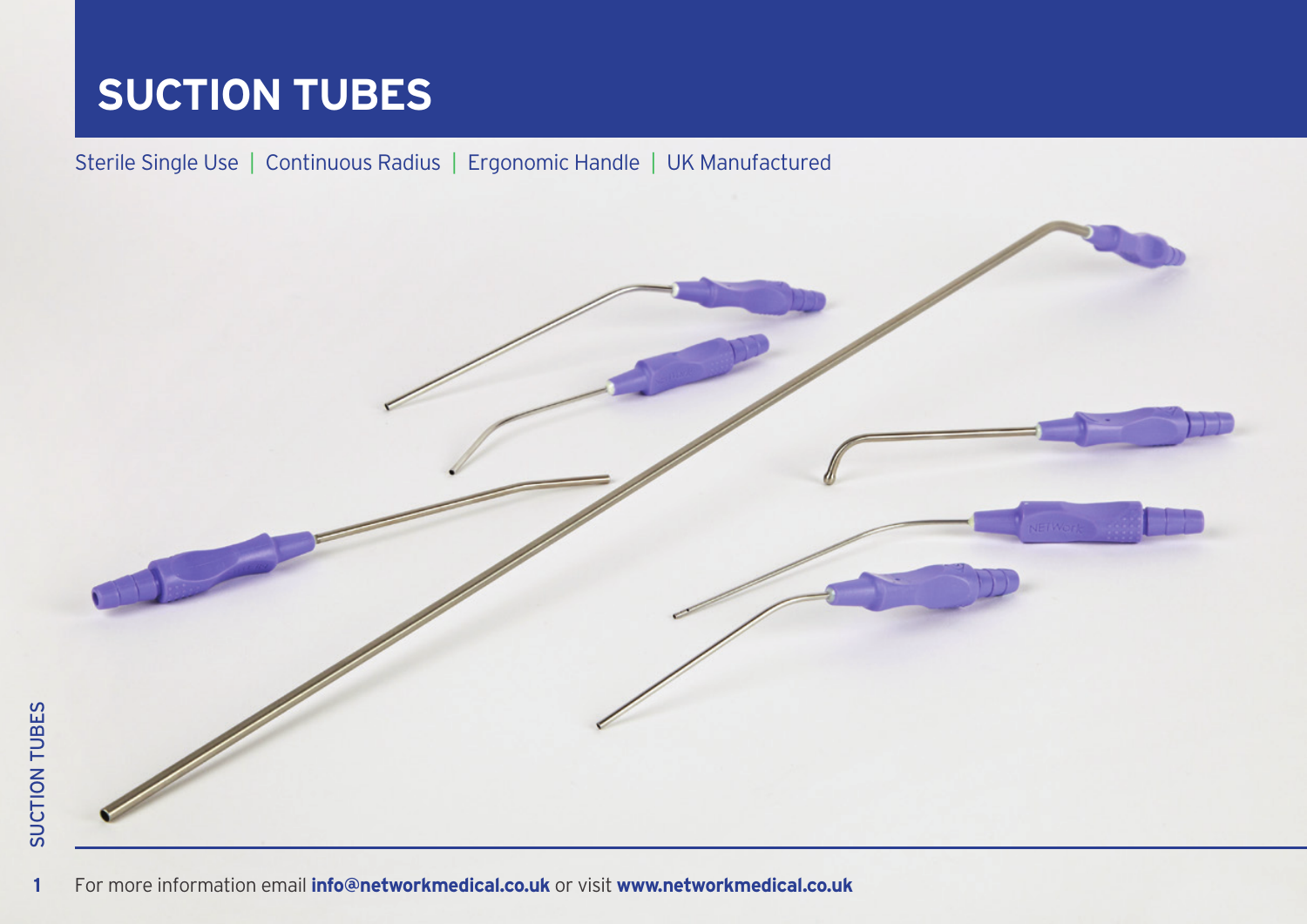| Procedure                 | <b>Description</b>                          | Length | Dia / Gauge | Angle        | <b>Suction Control</b> | <b>Box Size</b> | Code    |
|---------------------------|---------------------------------------------|--------|-------------|--------------|------------------------|-----------------|---------|
| Oesophageal/<br>Laryngeal | Frazier Lampert type with<br>proximal bend  | 125mm  | 2.00mm/6Fr  | $30^\circ$   | Yes                    | 50              | 74-2017 |
| Oesophageal/<br>Laryngeal | Oesophageal/Laryngeal<br>with proximal bend | 165mm  | 2.00mm/6Fr  | $30^\circ$   | Yes                    | 25              | 74-2029 |
| Oesophageal/<br>Laryngeal | Oesophageal/Laryngeal<br>with proximal bend | 215mm  | 2.00mm/6Fr  | $30^{\circ}$ | Yes                    | 25              | 74-2030 |
| Oesophageal/<br>Laryngeal | Oesophageal/Laryngeal<br>with proximal bend | 275mm  | 2.00mm/6Fr  | $30^{\circ}$ | Yes                    | 25              | 74-2033 |
| Oesophageal/<br>Laryngeal | Oesophageal/Laryngeal<br>with proximal bend | 350mm  | 2.00mm/6Fr  | $30^{\circ}$ | Yes                    | 25              | 74-2037 |
| Oesophageal/<br>Laryngeal | Frazier Lampert type with<br>proximal bend  | 125mm  | 3.00mm/9Fr  | $30^\circ$   | Yes                    | 50              | 74-2050 |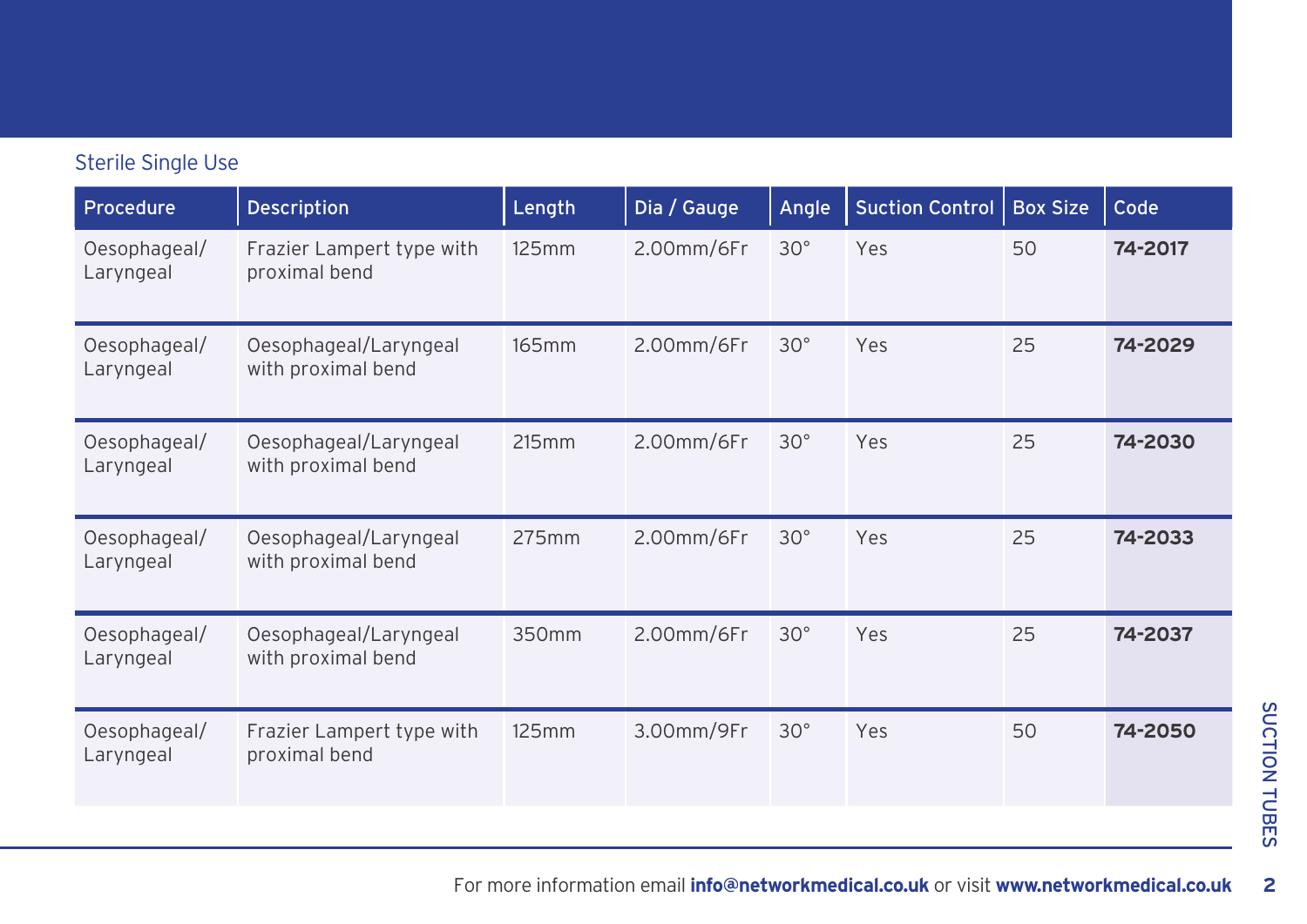#### Sterile Single Use

| Procedure                 | <b>Description</b>                          | Length            | Dia / Gauge | Angle      | <b>Suction Control</b> | <b>Box Size</b> | Code     |
|---------------------------|---------------------------------------------|-------------------|-------------|------------|------------------------|-----------------|----------|
| Oesophageal/<br>Laryngeal | Oesophageal/Laryngeal<br>with proximal bend | 150 <sub>mm</sub> | 3.00mm/9Fr  | $30^\circ$ | Yes                    | 25              | 74-2050A |
| Oesophageal/<br>Laryngeal | Oesophageal/Laryngeal<br>with proximal bend | 165mm             | 3.00mm/9Fr  | $30^\circ$ | Yes                    | 25              | 74-2051  |
| Oesophageal/<br>Laryngeal | Oesophageal/Laryngeal<br>with proximal bend | 250mm             | 3.00mm/9Fr  | $30^\circ$ | Yes                    | 25              | 74-2052  |
| Oesophageal/<br>Laryngeal | Oesophageal/Laryngeal<br>with proximal bend | 275mm             | 3.00mm/9Fr  | $30^\circ$ | Yes                    | 25              | 74-2053  |
| Oesophageal/<br>Laryngeal | Oesophageal/Laryngeal<br>with proximal bend | 350mm             | 3.00mm/9Fr  | $30^\circ$ | Yes                    | 25              | 74-2057  |
| Oesophageal/<br>Laryngeal | Oesophageal/Laryngeal<br>with proximal bend | 380mm             | 3.00mm/9Fr  | $30^\circ$ | Yes                    | 25              | 74-2058  |

 $\overline{\mathbf{3}}$ For more information email **[info@networkmedical.co.uk](mailto:info%40networkmedical.co.uk?subject=ENT%20Suction%20Tubes%20Brochure)** or visit **[www.networkmedical.co.uk](http://www.networkmedical.co.uk)** For more information email **[info@networkmedical.co.uk](mailto:info%40networkmedical.co.uk?subject=ENT%20Suction%20Tubes%20Brochure)** or visit **[www.networkmedical.co.uk](http://www.networkmedical.co.uk)**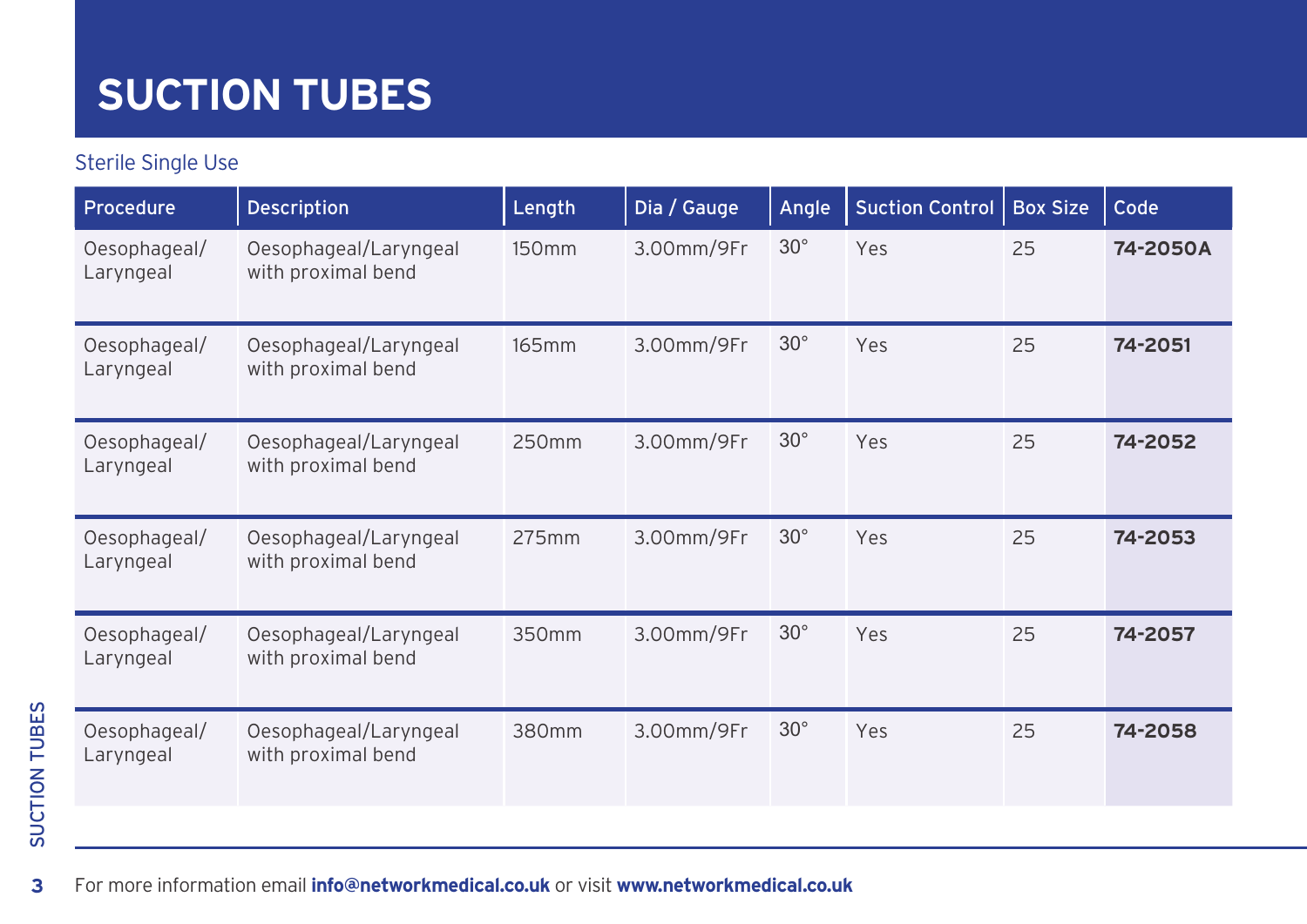| Procedure                 | <b>Description</b>                          | Length            | Dia / Gauge | Angle      | <b>Suction Control</b> | <b>Box Size</b> | Code    |
|---------------------------|---------------------------------------------|-------------------|-------------|------------|------------------------|-----------------|---------|
| Oesophageal/<br>Laryngeal | Oesophageal/Laryngeal<br>with proximal bend | 530mm             | 3.00mm/9Fr  | $30^\circ$ | Yes                    | 25              | 74-2059 |
| Oesophageal/<br>Laryngeal | Oesophageal/Laryngeal<br>with proximal bend | 120 <sub>mm</sub> | 4.00mm/12Fr | $30^\circ$ | Yes                    | 25              | 74-2077 |
| Oesophageal/<br>Laryngeal | Oesophageal/Laryngeal<br>with proximal bend | 125mm             | 4.00mm/12Fr | $30^\circ$ | Yes                    | 25              | 74-2081 |
| Oesophageal/<br>Laryngeal | Oesophageal/Laryngeal<br>with proximal bend | 150mm             | 4.00mm/12Fr | $30^\circ$ | Yes                    | 25              | 74-2079 |
| Oesophageal/<br>Laryngeal | Oesophageal/Laryngeal<br>with proximal bend | 165mm             | 4.00mm/12Fr | $30^\circ$ | Yes                    | 25              | 74-2080 |
| Oesophageal/<br>Laryngeal | Oesophageal/Laryngeal<br>with proximal bend | 215mm             | 4.00mm/12Fr | $30^\circ$ | Yes                    | 25              | 74-2082 |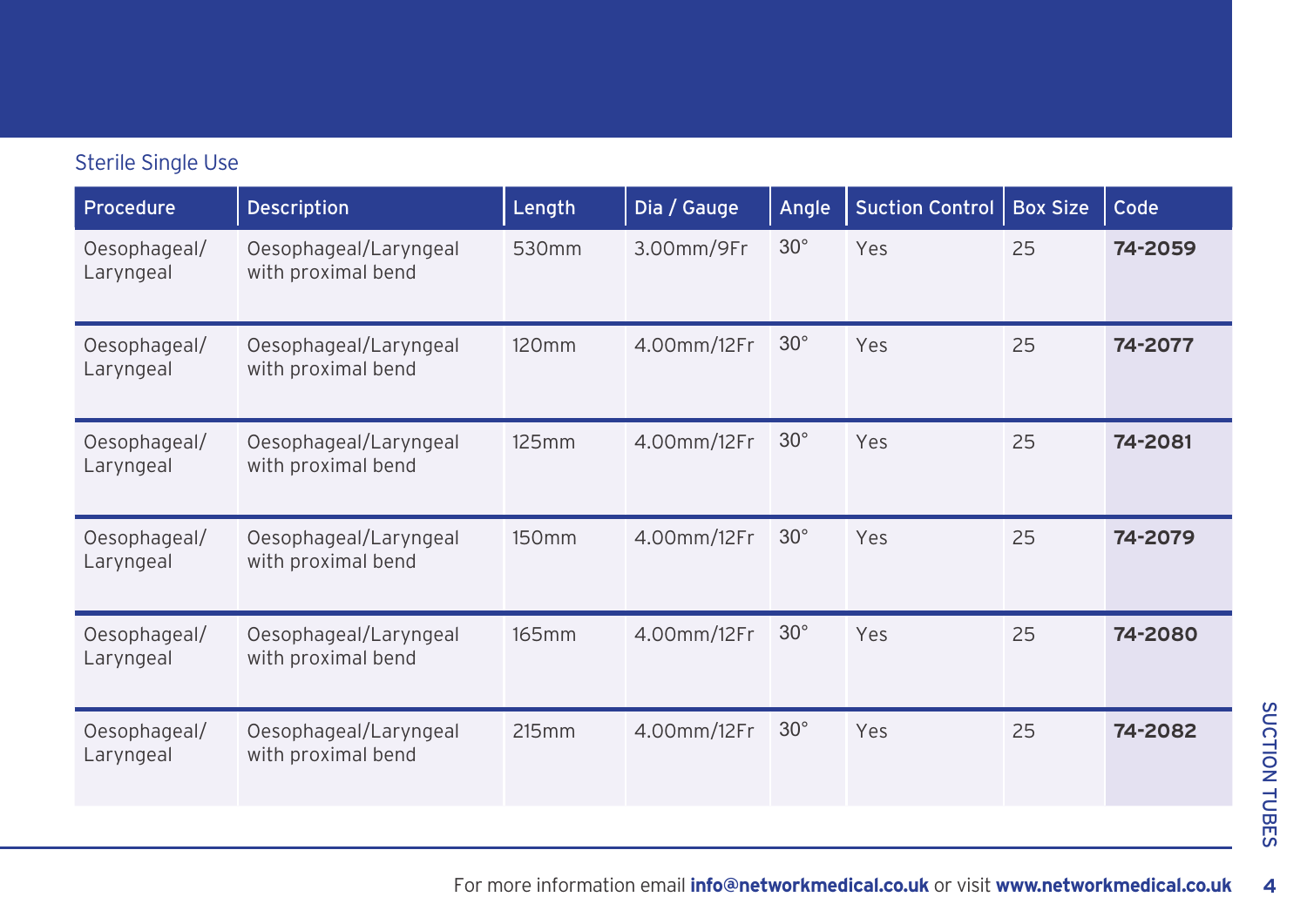#### Sterile Single Use

| <b>Procedure</b>          | <b>Description</b>                          | Length | Dia / Gauge      | Angle        | <b>Suction Control</b> | <b>Box Size</b> | Code     |
|---------------------------|---------------------------------------------|--------|------------------|--------------|------------------------|-----------------|----------|
| Oesophageal/<br>Laryngeal | Oesophageal/Laryngeal<br>with proximal bend | 275mm  | 4.00mm/12Fr      | $30^\circ$   | Yes                    | 25              | 74-2083  |
| Oesophageal/<br>Laryngeal | Oesophageal/Laryngeal<br>with proximal bend | 350mm  | 4.00mm/12Fr      | $30^\circ$   | Yes                    | 25              | 74-2087  |
| Oesophageal/<br>Laryngeal | Oesophageal/Laryngeal<br>with proximal bend | 490mm  | 4.00mm/12Fr      | $30^\circ$   | Yes                    | 25              | 74-2090  |
| Otology/<br>Rhinology     | Zoellner type with<br>distal bend           | 85mm   | 2.00mm/6Fr       | $10^{\circ}$ | <b>No</b>              | 50              | 74-2011  |
| Otology/<br>Rhinology     | Zoellner type with<br>distal bend           | 85mm   | 2.00mm/6Fr       | $30^\circ$   | <b>No</b>              | 50              | 74-2012  |
| Otology/<br>Rhinology     | Pen grip Zoellner type with<br>distal bend  | 85mm   | $2.00$ mm/6 $Fr$ | $30^\circ$   | <b>No</b>              | 50              | 74-2012P |

 $\overline{\mathbf{5}}$ For more information email **[info@networkmedical.co.uk](mailto:info%40networkmedical.co.uk?subject=ENT%20Suction%20Tubes%20Brochure)** or visit **[www.networkmedical.co.uk](http://www.networkmedical.co.uk)**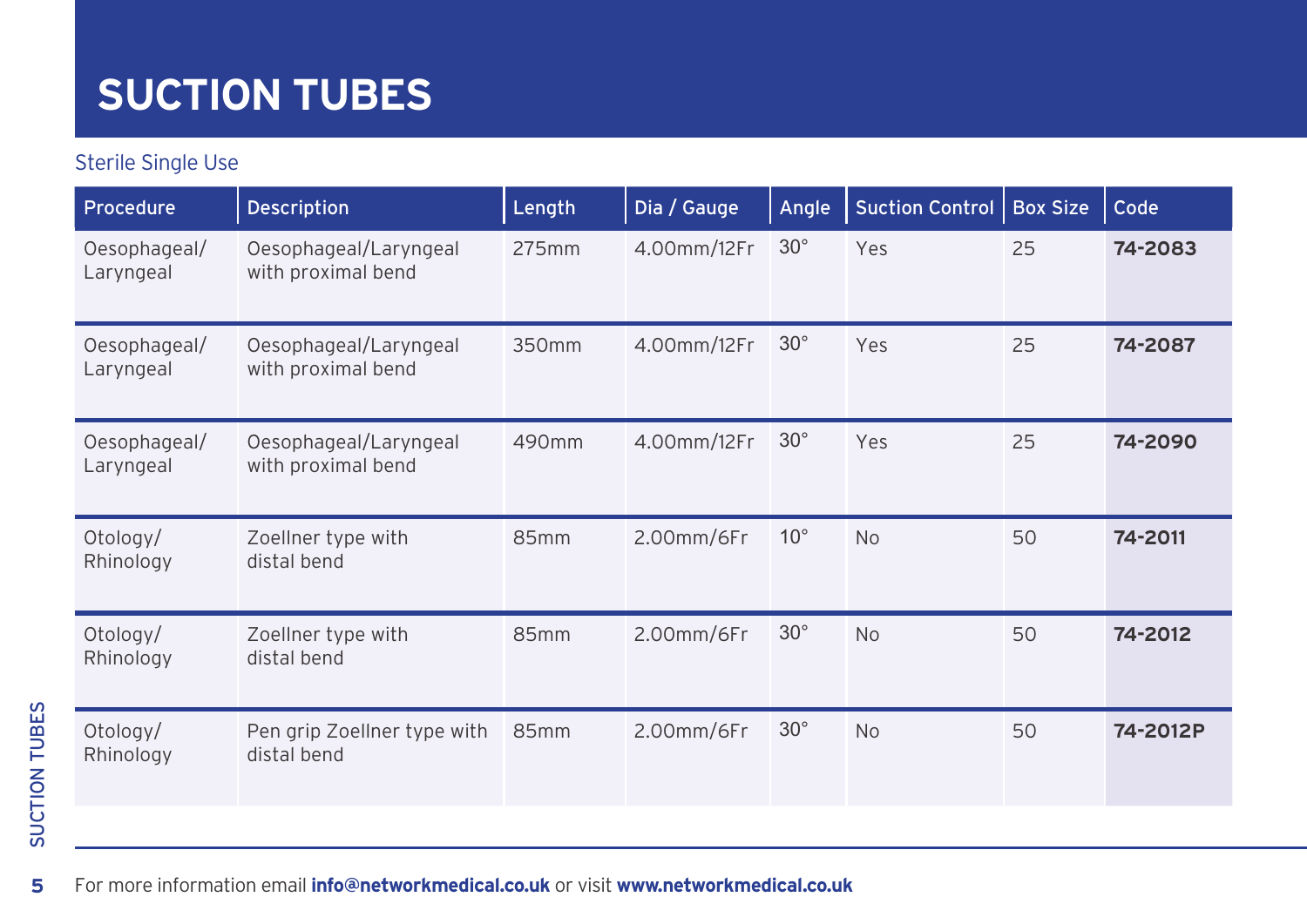| Procedure             | <b>Description</b>                         | Length | Dia / Gauge      | Angle        | <b>Suction Control</b> | <b>Box Size</b> | Code     |
|-----------------------|--------------------------------------------|--------|------------------|--------------|------------------------|-----------------|----------|
| Otology/<br>Rhinology | Zoellner type with<br>distal bend          | 85mm   | 2.00mm/6Fr       | $10^{\circ}$ | Yes                    | 50              | 74-2013  |
| Otology/<br>Rhinology | Zoellner type with<br>distal bend          | 85mm   | $2.00$ mm/6 $Fr$ | $30^\circ$   | Yes                    | 50              | 74-2014  |
| Otology/<br>Rhinology | Pen grip Zoellner type with<br>distal bend | 85mm   | 2.00mm/6Fr       | $30^\circ$   | Yes                    | 50              | 74-2014P |
| Otology/<br>Rhinology | Belluci type with<br>proximal bend         | 85mm   | 2.00mm/6Fr       | $30^\circ$   | Yes                    | 50              | 74-2015  |
| Otology/<br>Rhinology | Zoellner type with<br>medial bend          | 100mm  | 2.00mm/6Fr       | $30^\circ$   | <b>No</b>              | 50              | 74-2016  |
| Otology/<br>Rhinology | Pen grip Zoellner type with<br>medial bend | 100mm  | 2.00mm/6Fr       | $30^\circ$   | <b>No</b>              | 50              | 74-2016P |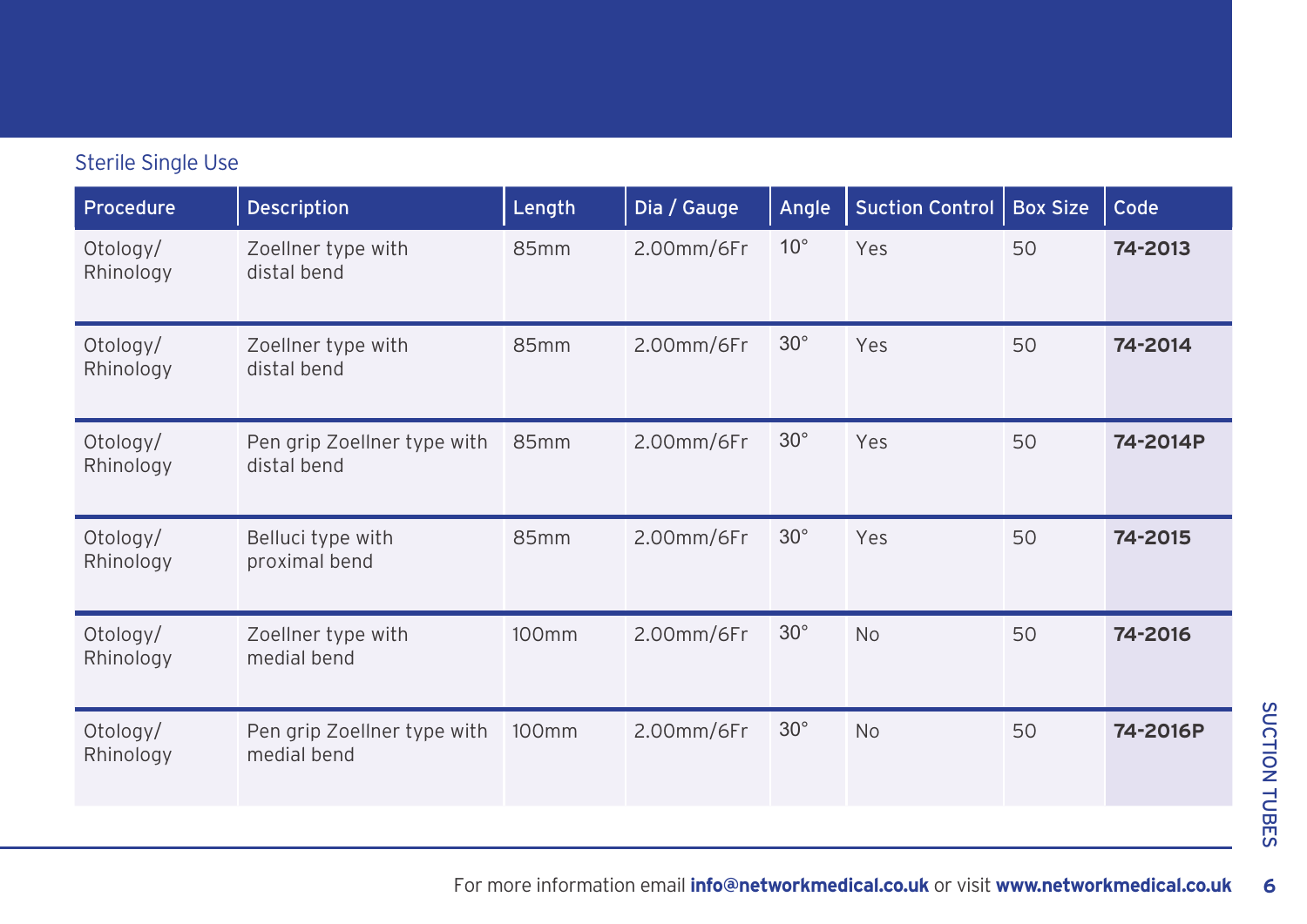#### Sterile Single Use

| Procedure                  | <b>Description</b>                        | Length           | Dia / Gauge | Angle        | Suction Control   Box Size |    | Code    |
|----------------------------|-------------------------------------------|------------------|-------------|--------------|----------------------------|----|---------|
| Rhinology                  | Magill type with distal bend              | $110 \text{mm}$  | 3.00mm/9Fr  | $10^{\circ}$ | Yes                        | 50 | 74-2010 |
| Rhinology/<br><b>Sinus</b> | F.E.S.S with olive tip and<br>distal bend | 85 <sub>mm</sub> | 3.00mm/9Fr  | $80^\circ$   | Yes                        | 25 | 74-2060 |
| Rhinology/<br><b>Sinus</b> | F.E.S.S with olive tip and<br>distal bend | 85 <sub>mm</sub> | 3.00mm/9Fr  | $65^{\circ}$ | Yes                        | 25 | 74-2063 |

**7** For more information email **[info@networkmedical.co.uk](mailto:info%40networkmedical.co.uk?subject=ENT%20Suction%20Tubes%20Brochure)** or visit **[www.networkmedical.co.uk](http://www.networkmedical.co.uk)** For more information email **[info@networkmedical.co.uk](mailto:info%40networkmedical.co.uk?subject=ENT%20Suction%20Tubes%20Brochure)** or visit **[www.networkmedical.co.uk](http://www.networkmedical.co.uk)**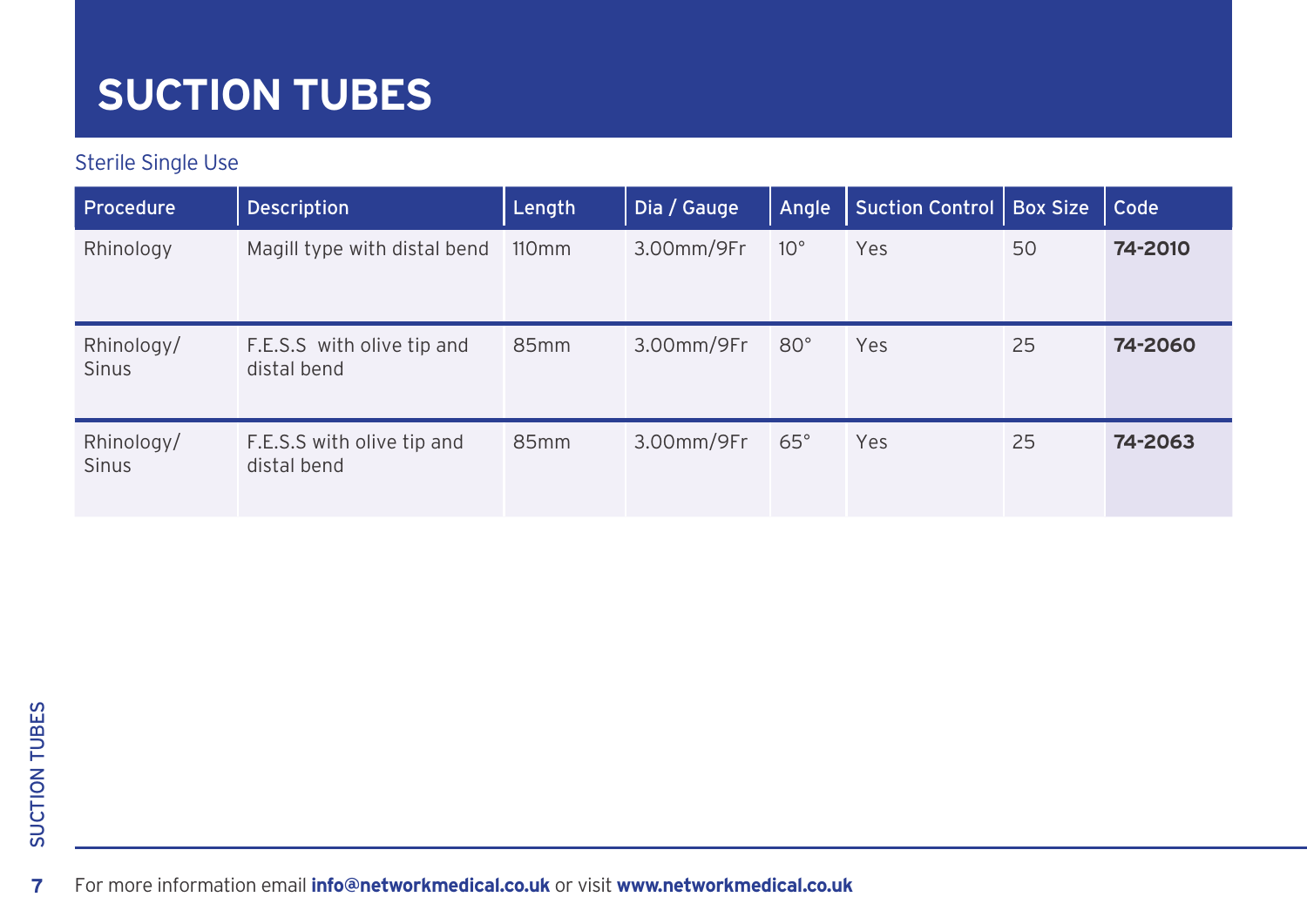### **SUCTION SETS**

| <b>Procedure</b> | Description               | Suction Control   Box Size   Code |    |         |
|------------------|---------------------------|-----------------------------------|----|---------|
| Otology          | House adapter suction set | Yes                               | 50 | 74-2003 |

| Procedure             | <b>Description</b>                             | Length           | Dia / Gauge      | Angle        | Suction Control | <b>Box Size</b> | Code    |
|-----------------------|------------------------------------------------|------------------|------------------|--------------|-----------------|-----------------|---------|
| Otology/<br>Rhinology | Zoellner type suction set<br>with distal bend  | 85mm             | $2.00$ mm/6 $Fr$ | $10^{\circ}$ | <b>No</b>       | 50              | 74-2004 |
| Otology/<br>Rhinology | Zoellner type suction set<br>with distal bend  | 85 <sub>mm</sub> | $2.00$ mm/6 $Fr$ | $30^\circ$   | <b>No</b>       | 50              | 74-2005 |
| Otology/<br>Rhinology | Belluci type suction set<br>with proximal bend | 85 <sub>mm</sub> | $2.00$ mm/6 $Fr$ | $30^{\circ}$ | Yes             | 50              | 74-2006 |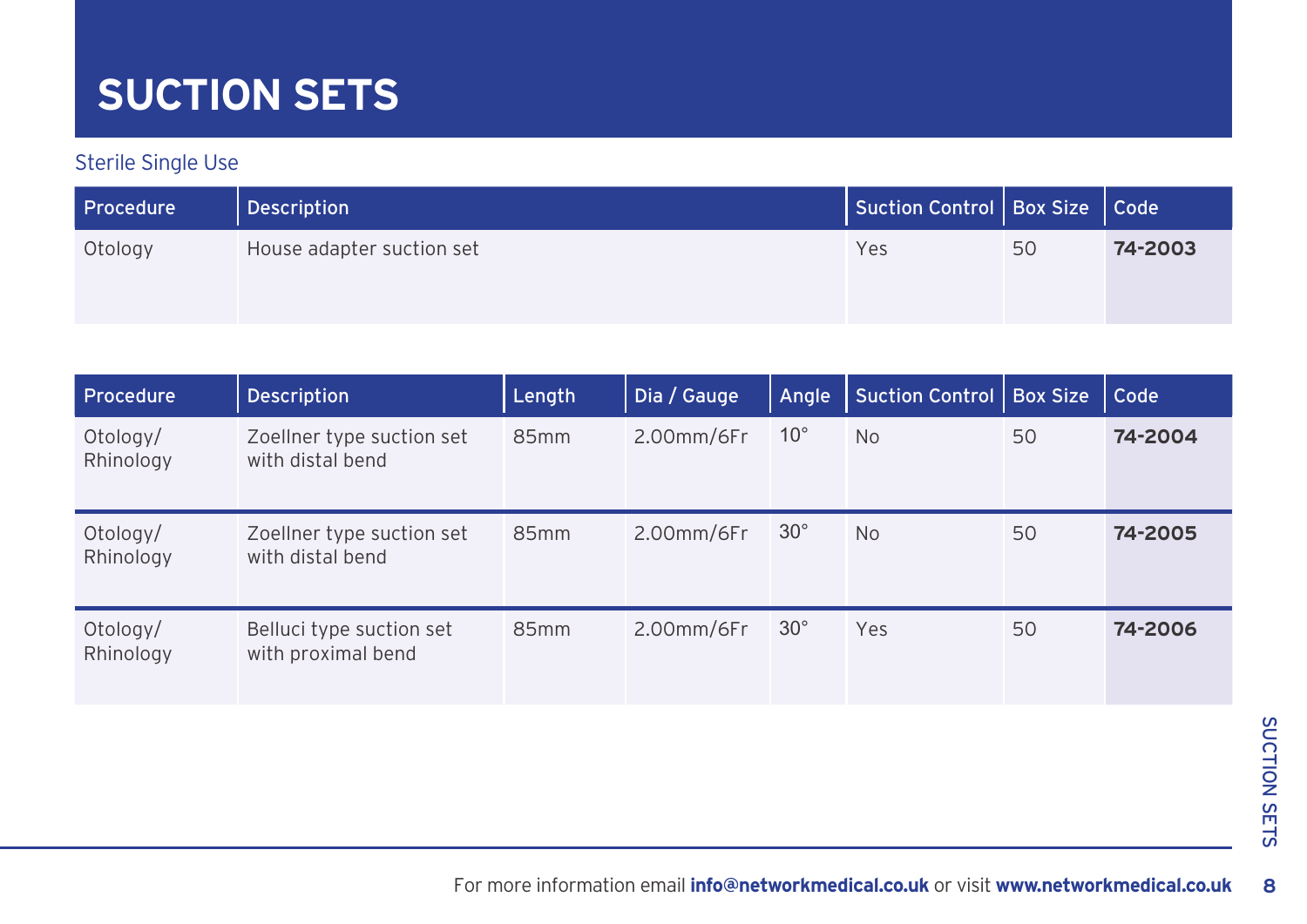

#### Sterile Single Use | Continuous Radius | Colour Coded | UK Manufactured



**9**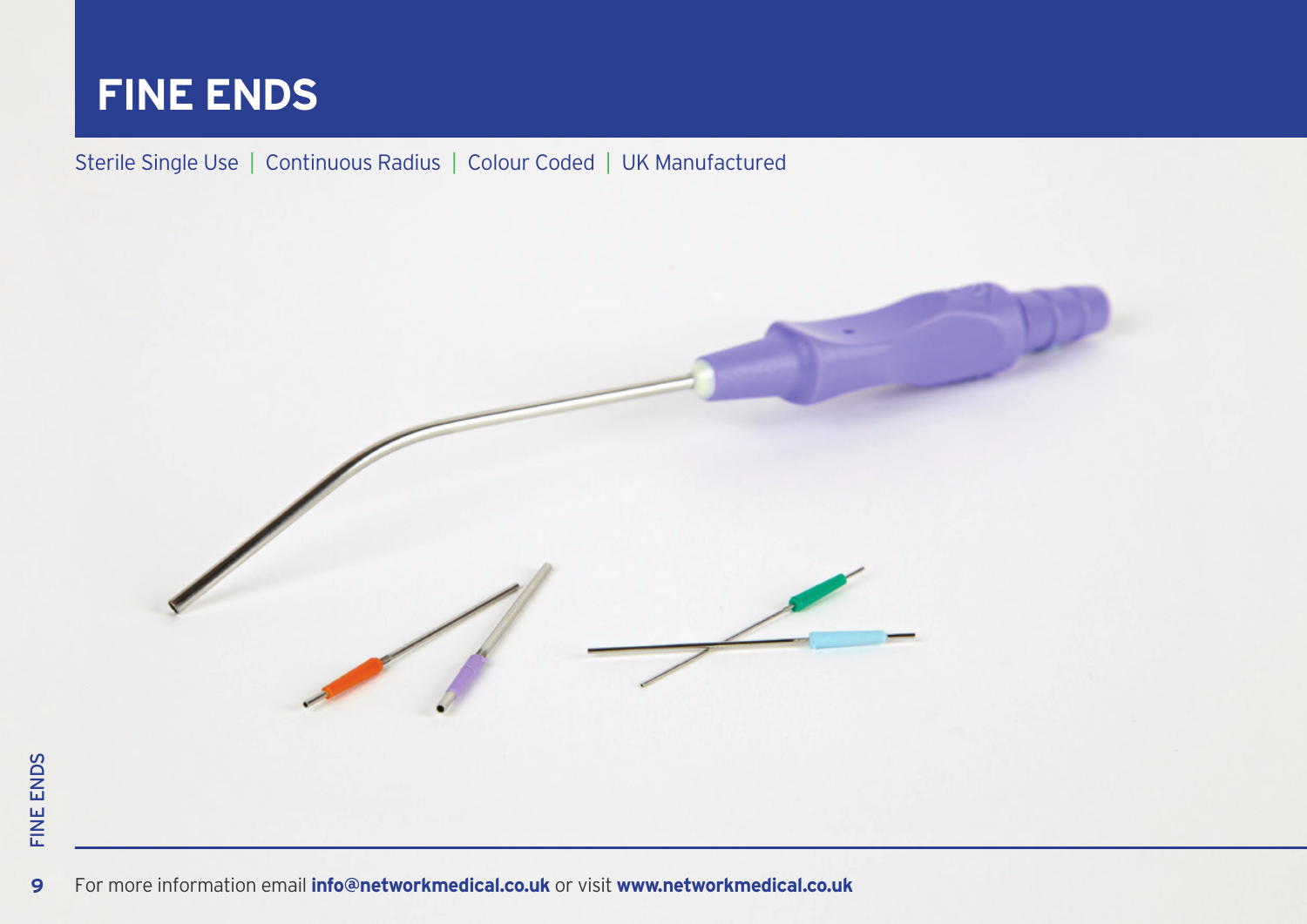| Procedure | <b>Description</b>    | <b>Hub Colour</b> | Length           | Dia / Gauge   | <b>Box Size</b> | Code    |
|-----------|-----------------------|-------------------|------------------|---------------|-----------------|---------|
| Otology   | Suction tube fine end | Purple            | 40 <sub>mm</sub> | 1.00mm/18G    | 50              | 74-2020 |
| Otology   | Suction tube fine end | Orange            | 40 <sub>mm</sub> | $0.80$ mm/20G | 50              | 74-2021 |
| Otology   | Suction tube fine end | <b>Blue</b>       | 40 <sub>mm</sub> | $0.65$ mm/22G | 50              | 74-2022 |
| Otology   | Suction tube fine end | Green             | 40 <sub>mm</sub> | $0.55$ mm/24G | 50              | 74-2023 |
| Otology   | Suction tube fine end | Yellow            | 40 <sub>mm</sub> | $0.40$ mm/26G | 50              | 74-2024 |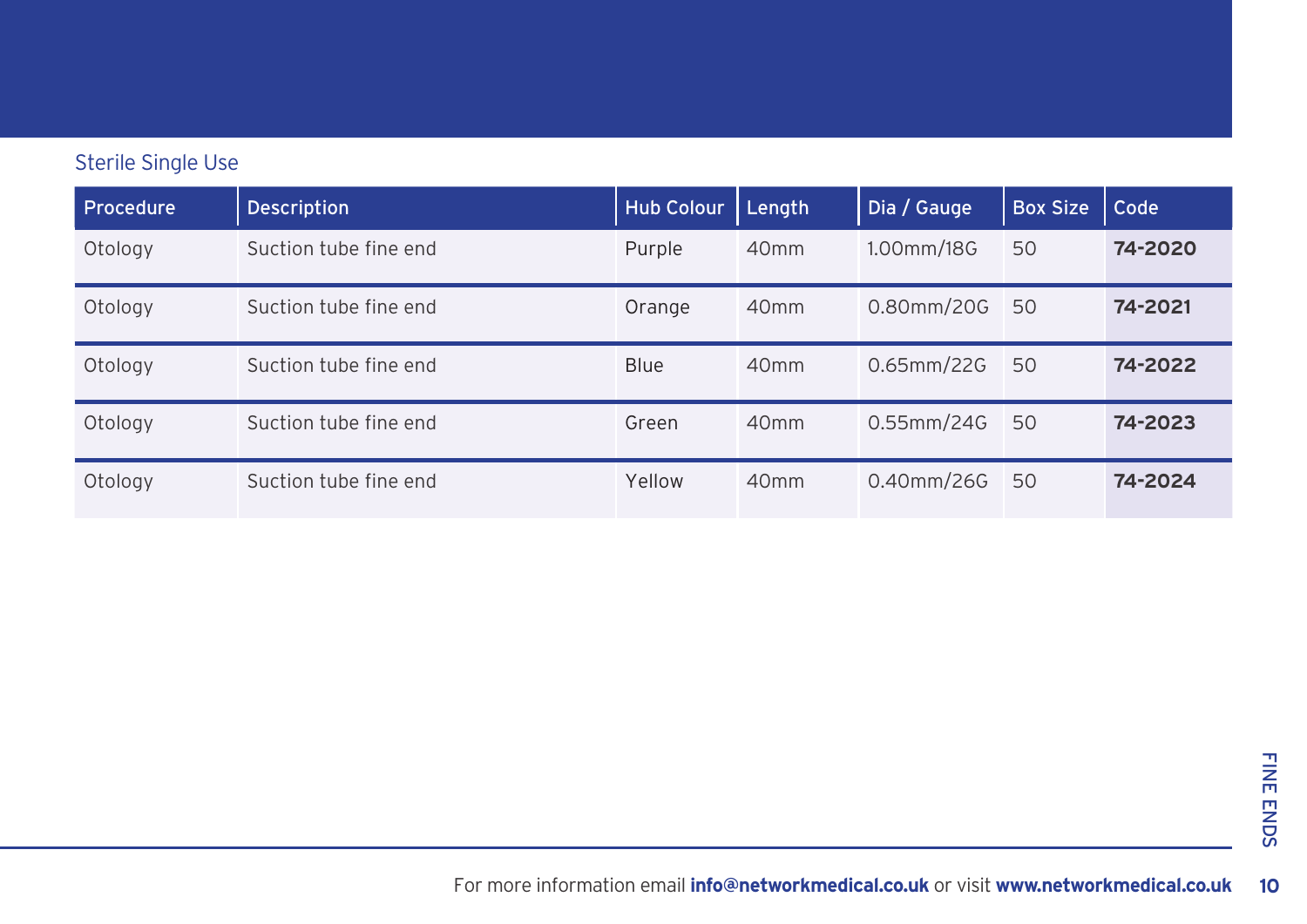### **ASPIRATION CANNULA**

Sterile Single Use | Continuous Radius | Colour Coded | UK Manufactured



For more information email **[info@networkmedical.co.uk](mailto:info%40networkmedical.co.uk?subject=ENT%20Suction%20Tubes%20Brochure)** or visit **[www.networkmedical.co.uk](http://www.networkmedical.co.uk)** For more information email **[info@networkmedical.co.uk](mailto:info%40networkmedical.co.uk?subject=ENT%20Suction%20Tubes%20Brochure)** or visit **[www.networkmedical.co.uk](http://www.networkmedical.co.uk)**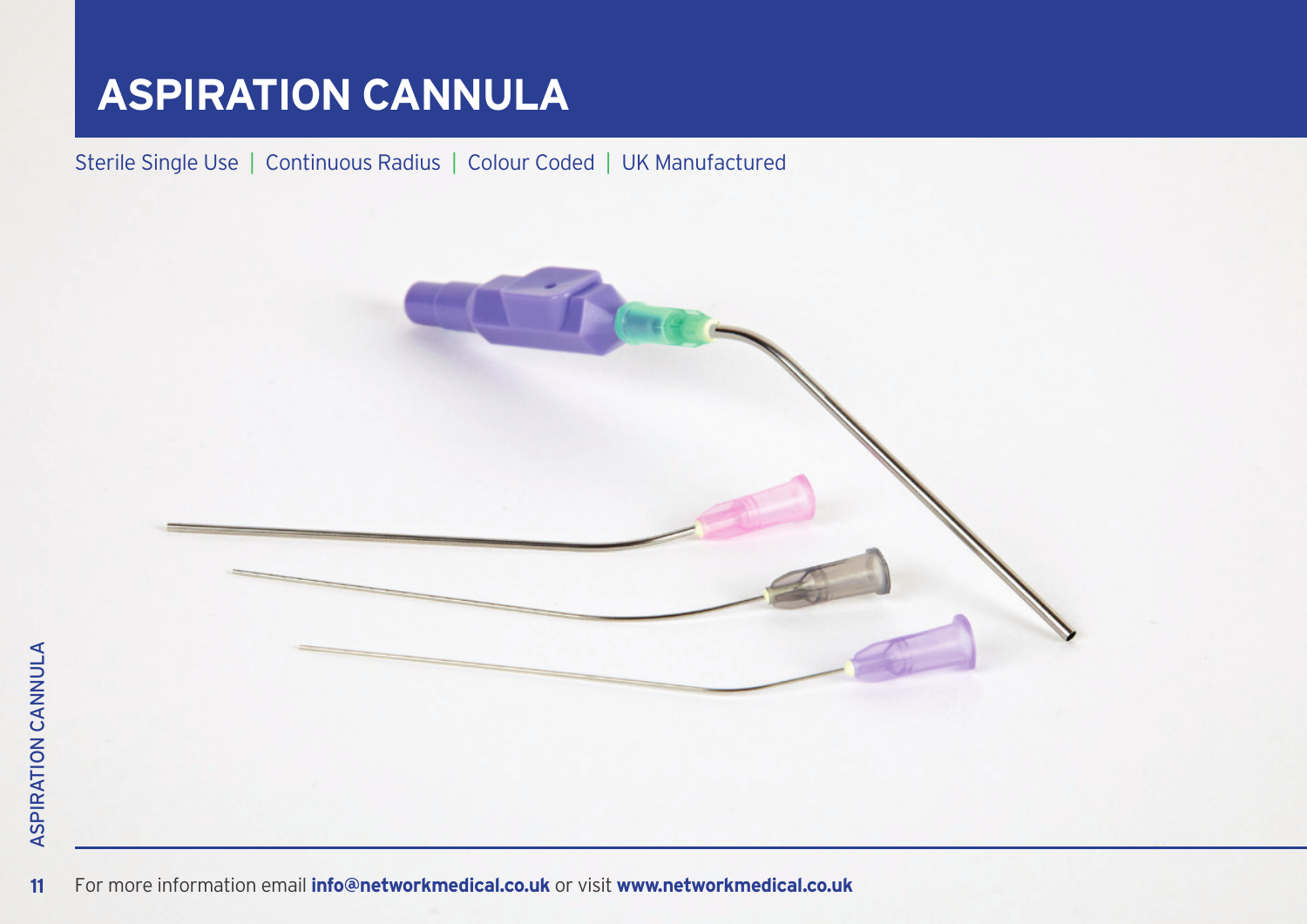| Procedure | Description               |                   |                  | <b>Suction Control</b> | <b>Box Size</b> | Code     |
|-----------|---------------------------|-------------------|------------------|------------------------|-----------------|----------|
| Otology   | House adapter             |                   |                  | Yes                    | 50              | 74-2001  |
| Procedure | Description               | <b>Hub Colour</b> | Length           | Dia / Gauge            | <b>Box Size</b> | Code     |
| Otology   | Angled aspiration cannula | Green             | 70 <sub>mm</sub> | 2.00mm/14G             | 50              | 74-1230  |
| Otology   | Angled aspiration cannula | Grey              | 70 <sub>mm</sub> | 1.70mm/15G             | 50              | 74-1230A |
| Otology   | Angled aspiration cannula | White             | 70 <sub>mm</sub> | 1.60mm/16G             | 50              | 74-1231  |
| Otology   | Angled aspiration cannula | Red               | 70mm             | 1.40mm/17G             | 50              | 74-1231A |
| Otology   | Angled aspiration cannula | Pink              | 70mm             | 1.20mm/18G             | 50              | 74-1232  |
| Otology   | Angled aspiration cannula | Cream             | 70mm             | 1.00mm/19G             | 50              | 74-1232A |
| Otology   | Angled aspiration cannula | Yellow            | 70mm             | 0.90mm/20G             | 50              | 74-1233  |
| Otology   | Angled aspiration cannula | <b>Black</b>      | 70 <sub>mm</sub> | 0.70mm/22G             | 50              | 74-1234  |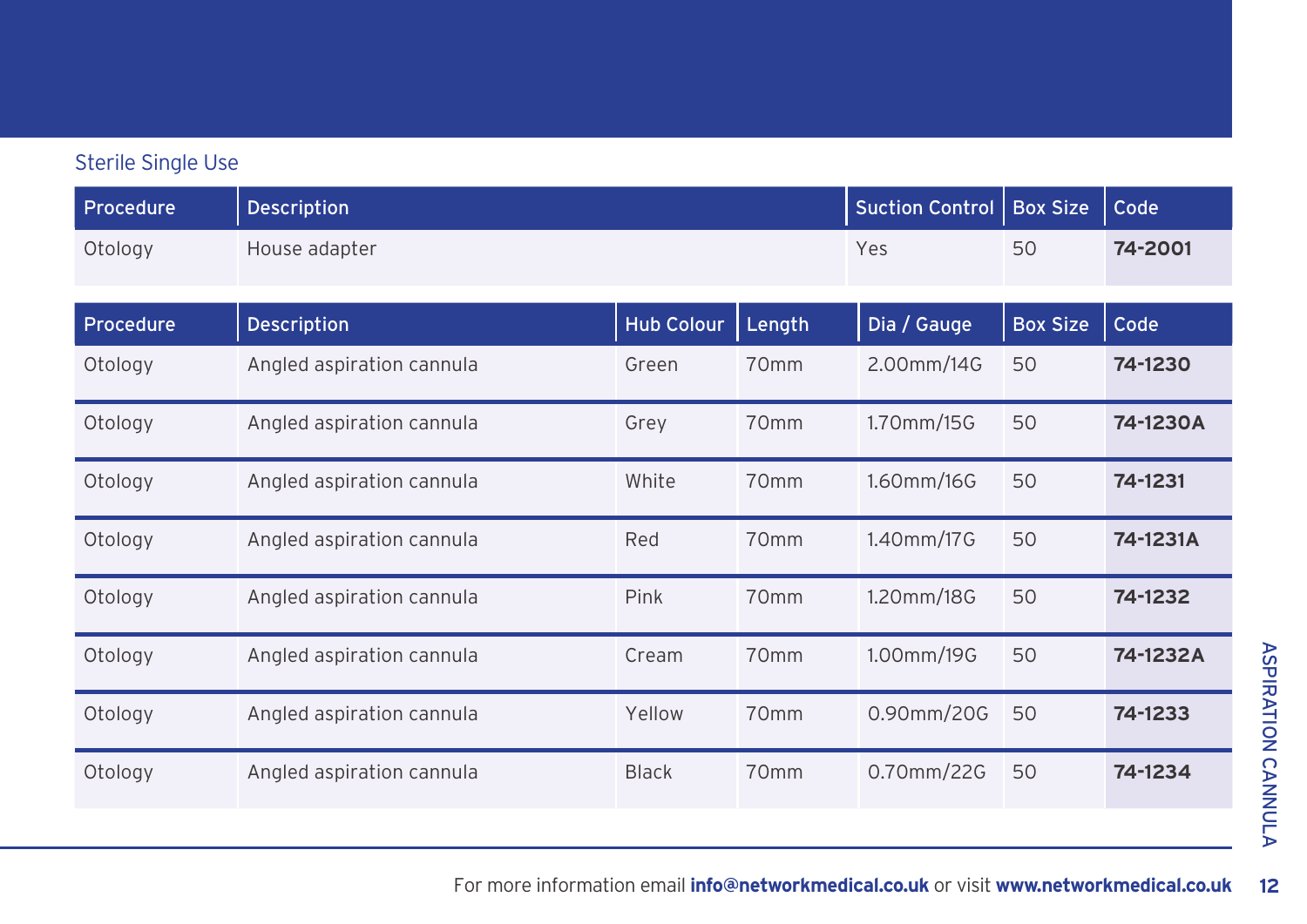### **ASPIRATION CANNULA**

| Procedure | <b>Description</b>          | <b>Hub Colour</b> | Length           | Dia / Gauge | <b>Box Size</b> | Code    |
|-----------|-----------------------------|-------------------|------------------|-------------|-----------------|---------|
| Otology   | Angled aspiration cannula   | Purple            | 70mm             | 0.55mm/24G  | 50              | 74-1236 |
| Otology   | Angled aspiration cannula   | Grey              | 70mm             | 0.40mm/27G  | 50              | 74-1237 |
| Otology   | Straight aspiration cannula | Green             | 70 <sub>mm</sub> | 2.00mm/14G  | 50              | 74-1240 |
| Otology   | Straight aspiration cannula | White             | 70mm             | 1.60mm/16G  | 50              | 74-1241 |
| Otology   | Straight aspiration cannula | Pink              | 70mm             | 1.20mm/18G  | 50              | 74-1242 |
| Otology   | Straight aspiration cannula | Yellow            | 70mm             | 0.90mm/20G  | 50              | 74-1243 |
| Otology   | Straight aspiration cannula | <b>Black</b>      | 70 <sub>mm</sub> | 0.70mm/22G  | 50              | 74-1244 |
| Otology   | Straight aspiration cannula | Purple            | 70mm             | 0.55mm/24G  | 50              | 74-1246 |
| Otology   | Angled aspiration cannula   | Clear             | 80 <sub>mm</sub> | 4.00mm/8G   | 50              | 74-1270 |
| Otology   | Angled aspiration cannula   | <b>Blue</b>       | 80 <sub>mm</sub> | 3.00mm/11G  | 50              | 74-1268 |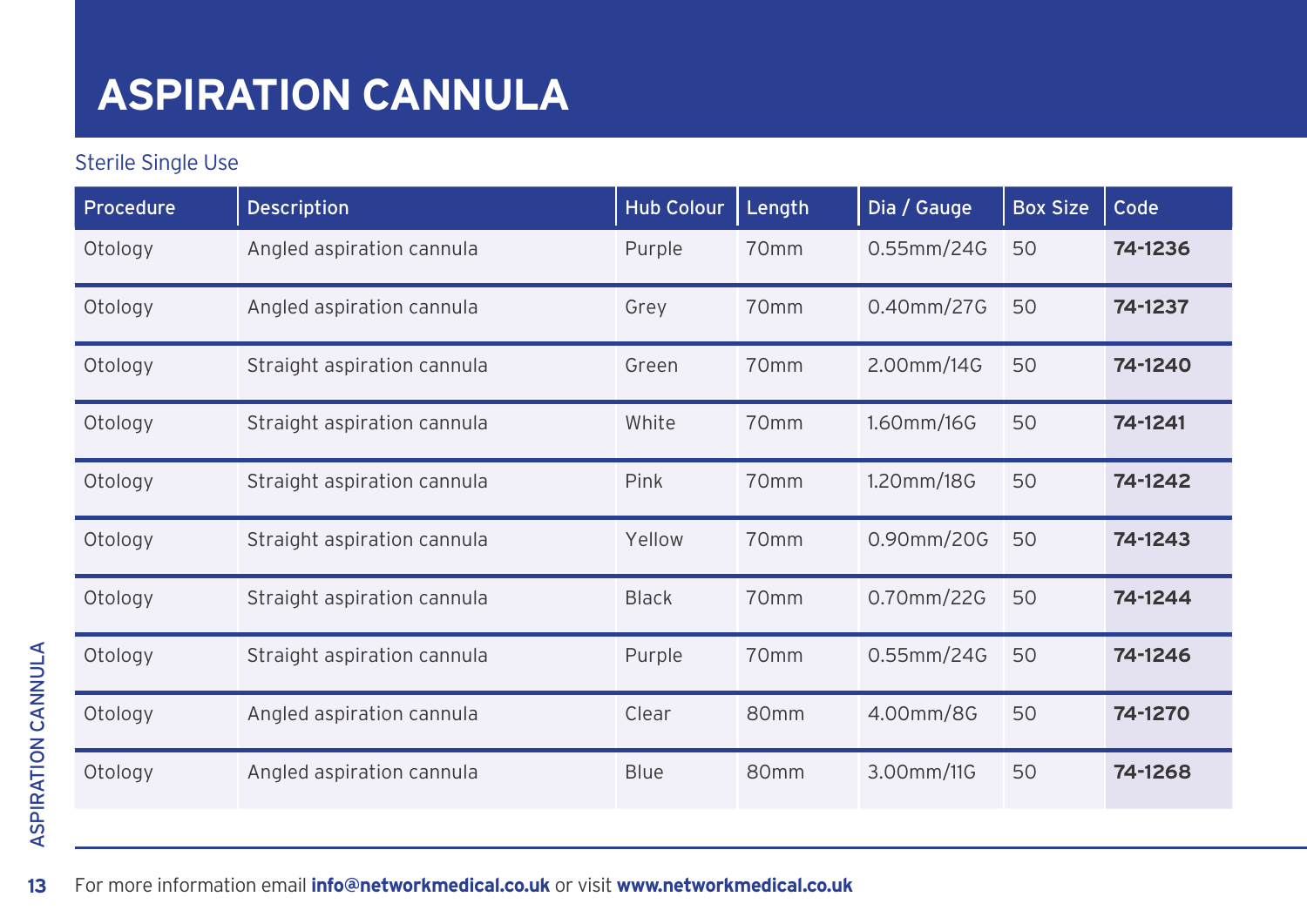| Procedure | Description               | <b>Hub Colour</b> | Length            | Dia / Gauge | <b>Box Size</b> | Code     |
|-----------|---------------------------|-------------------|-------------------|-------------|-----------------|----------|
| Otology   | Angled aspiration cannula | Clear             | 80 <sub>mm</sub>  | 2.50mm/13G  | 50              | 74-1267  |
| Otology   | Angled aspiration cannula | Green             | 80 <sub>mm</sub>  | 2.00mm/14G  | 50              | 74-1260  |
| Otology   | Angled aspiration cannula | Grey              | 80mm              | 1.70mm/15G  | 50              | 74-1265  |
| Otology   | Angled aspiration cannula | Red               | 80 <sub>mm</sub>  | 1.40mm/17G  | 50              | 74-1264  |
| Otology   | Angled aspiration cannula | Cream             | 80mm              | 1.00mm/19G  | 50              | 74-1262A |
| Otology   | Angled aspiration cannula | <b>Black</b>      | 80 <sub>mm</sub>  | 0.70mm/22G  | 50              | 74-1261A |
| Otology   | Angled aspiration cannula | <b>Blue</b>       | 100mm             | 3.00mm/11G  | 50              | 74-1297  |
| Otology   | Angled aspiration cannula | Clear             | 100mm             | 2.50mm/13G  | 50              | 74-1294  |
| Otology   | Angled aspiration cannula | Green             | 100 <sub>mm</sub> | 2.00mm/14G  | 50              | 74-1290  |
| Otology   | Angled aspiration cannula | Red               | 100 <sub>mm</sub> | 1.40mm/17G  | 50              | 74-1282  |